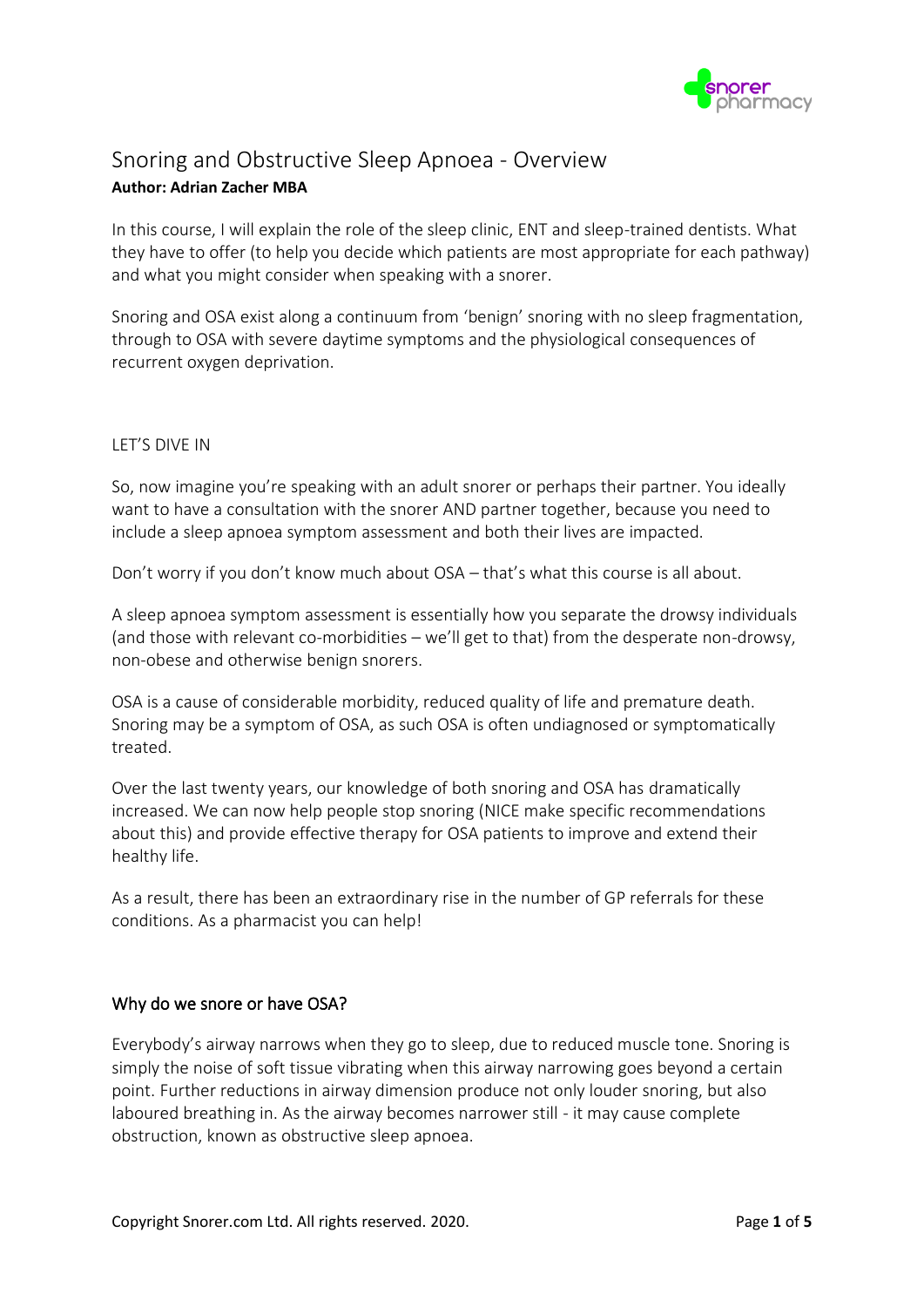

When the increased effort to breathe in during sleep, is sensed by the individual's brain they briefly wake up. They're unlikely to remember this. A few of these awakenings don't matter, but when there are many (sometimes hundreds) sleep is severely fragmented and as a result the sufferer experiences daytime symptoms of excessive sleepiness (sometimes described as drowsiness).

# Is help really necessary?

Yes.

'Benign' snoring may be anything but benign. It's an embarrassing problem and something snorers and/or their partners may be uncomfortable discussing.

The social consequences include relationship breakdown, fear of travelling on public transport and ridicule. It is anything but a joke for the snorer and their family.

OSA, makes the sufferer drowsy and desperate for rest. The classic definition is "*irresistible sleepiness in unsuitable circumstances*."

Car accidents are much more common, in fact one in four RTIs in the UK are sleep related.

The good news is that the response to effective therapy is amazing. Effectively treated individuals may proclaim that they feel "10 years younger".

NICE Guidelines exist because treatment is essential for OSA and it is extremely appropriate for snoring.

Diagnosis and treatment for OSA is provided for free by the NHS because is makes financial sense to do so.

### So how can you as a pharmacist help?

To help you decide if the problem might be more than 'just' snoring you need to look for these six signs of OSA:

Number 1. Daytime sleepiness. Sometimes patients describe this as 'drowsiness'. It is the propensity to fall asleep (not to be confused with tiredness). You're looking for low stimulus situations where they may fall asleep. For example reading, watching TV, or in meetings, etc,.

Sleepiness is assessed by having the individual complete the subjective Epworth Sleepiness Scale. The total is out of 24 and scores of 7 to 8 are considered normal. Whereas scores in excess of 9 suggest excessive sleepiness and referral to a sleep unit should be considered.

Number 2. What is known as 'witnessed apnoeas'. This is when the partner has noticed they *often* stop breathing during sleep. Occasional episodes may occur for every snorer especially if the snorers sleep on their back.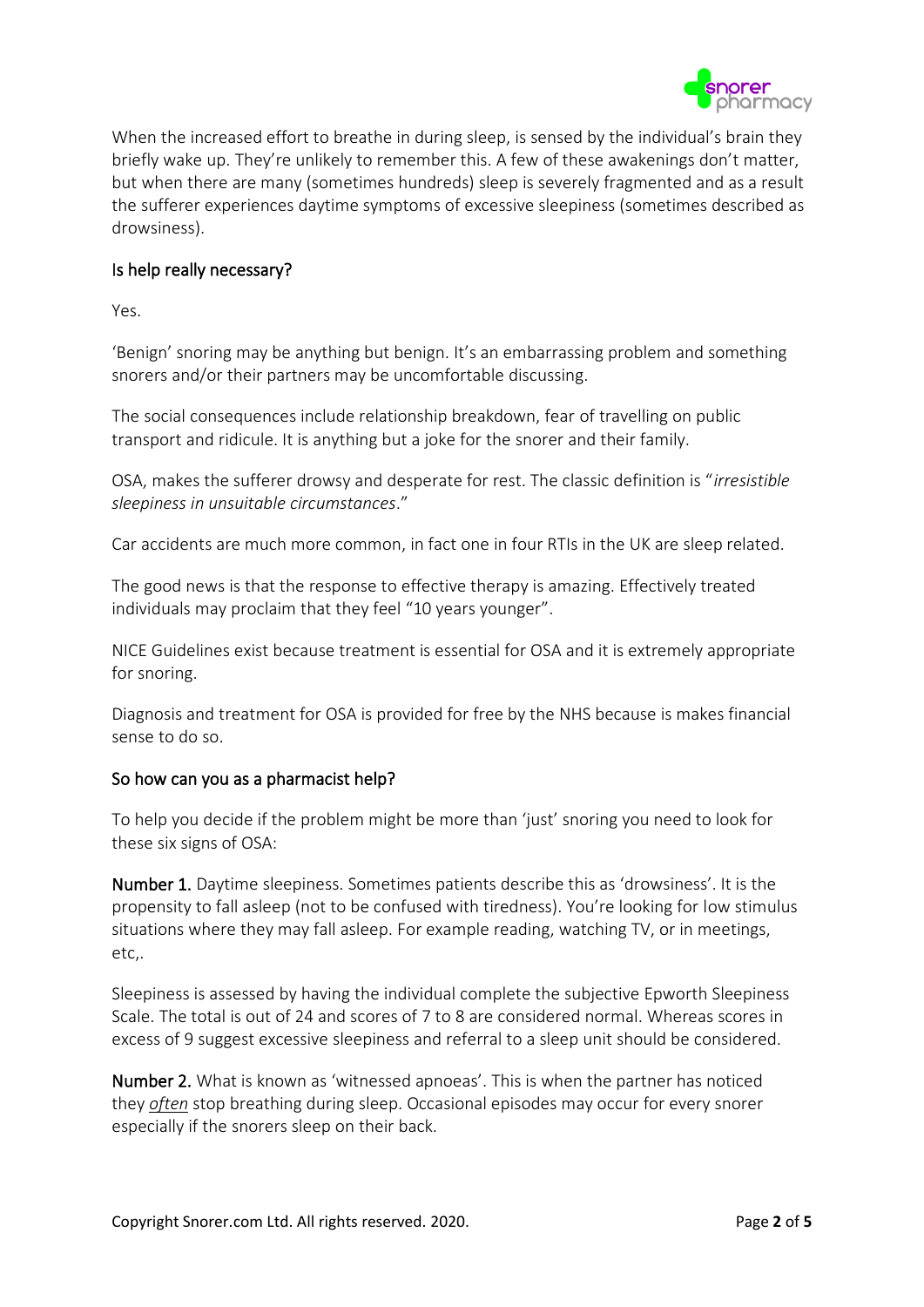

Number 3. Snorer reports of waking up "hearing the end of their own snore". Perhaps this is accompanied with coughing/choking (although they will only recall a tiny proportion of those that actually happen) so ideally you want to talk to the partner about this.

Number 4. Routinely feel unrefreshed on waking in the morning.

Number 5. Neck circumference over 17½" for men and 16" for women (this is a broad-brush indicator of obesity).

Number 6. Small Pharynx on visual inspection. Is there much space behind the tongue? Can you see the back of the throat past the uvula?

If you identify any of these, then direct the snorer to their GP for onward referral to a Sleep Clinic may be appropriate.

# Why is this happening?

The 8 most common causes of snoring and sleep apnoea are:

- 1. Being overweight
- 2. Evening alcohol
- 3. Smoking
- 4. Nasal stuffiness
- 5. Residual tonsils
- 6. Receding lower jaw
- 7. Hypothyroidism
- 8. Menopause

One or more of these may be present and may respond to simple measures and lifestyle advice, that may not require GP/secondary care referral.

These include:

- 1. Weight reduction where appropriate
- 2. Reduction or cessation of evening alcohol
- 3. Stopping smoking
- 4. Encouraging the snorer not to sleep on their back
- 5. Keeping the nose clear. Consider nasal 'stuffiness'. Cortico-steroid nasal sprays such as 'Beconase' may reduce nasal inflammation discuss this with the patient's GP.
- 6. Sleeping with the head of the bed raised by using pillows underneath it. And not using more than two pillows to sleep with.
- 7. Consider a check for underactive thyroid
- 8. Consider H.R.T. where appropriate discuss with the GP
- 9. Ear plugs. It may take a few nights to get used to wearing ear plugs and young mothers may not wish to do so in case they fail to hear their children crying.
- 10. Consider asking a sleep-trained dentist to consider make an 'intra oral device' to be worn during sleep. Note, custom-made intra-oral devices are not paid for by the NHS for non-sleepy snorers.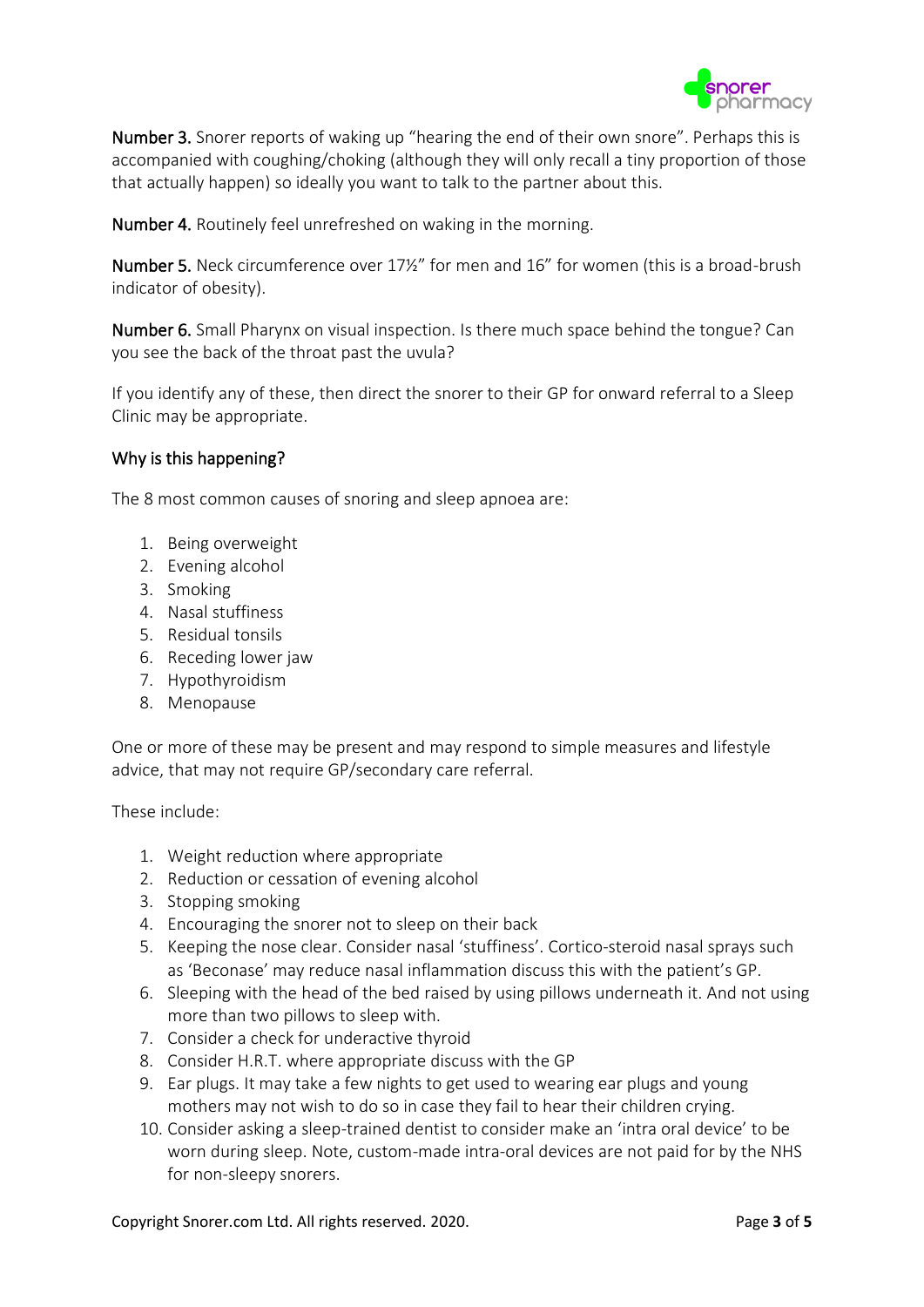

# So, what about intra-oral devices?

Current NICE Guidance states that custom-made, prescription 'intra-oral devices' (known as mandibular advancement devices) are first-line therapy for benign snoring and mild OSA.

And 'intra-oral devices' are second-line therapy for OSA when Positive Airway Pressure therapy is refused or not complied with.

Prescription 'intra-oral devices' work by holding the lower jaw (mandible) forwards and keeping the mouth closed during sleep.

A sleep-trained dentist would screen the patient for symptoms of OSA and ensure the snorer had healthy teeth, gums and jaw joints prior to prescribing. Their professional indemnity covers them to do this if they're sleep-trained.

#### An important note:

Should anyone other than a dentist, recommend the use of an OTC intra-oral device, it would make them personally liable for the dental consequences. And they'd be outside the bounds of their expertise and professional indemnity insurance.

### What has surgery to offer snorers?

Today, unless there is an anatomical issue, surgery is routinely confined to improving the effect of a prescription 'intra oral device' or PAP therapy. Nasal polyps may be worth removing as are large residual tonsils, but as an adult this is not a trivial operation.

### Treatment of obstructive sleep apnoea

If your assessment suggests there are symptoms of OSA and/or the snorer has relevant comorbidies e.g.

- Type 2 diabetes,
- Obesity,
- Inadequately controlled hypertension
- A heart condition
- or epilepsy not controlled by medication,

then it is best to refer the snorer to their GP for consideration of onward referral to a sleep unit, as a sleep study will almost always be necessary.

A sleep unit's main function is to diagnose OSA and offer treatment to those who are likely to benefit.